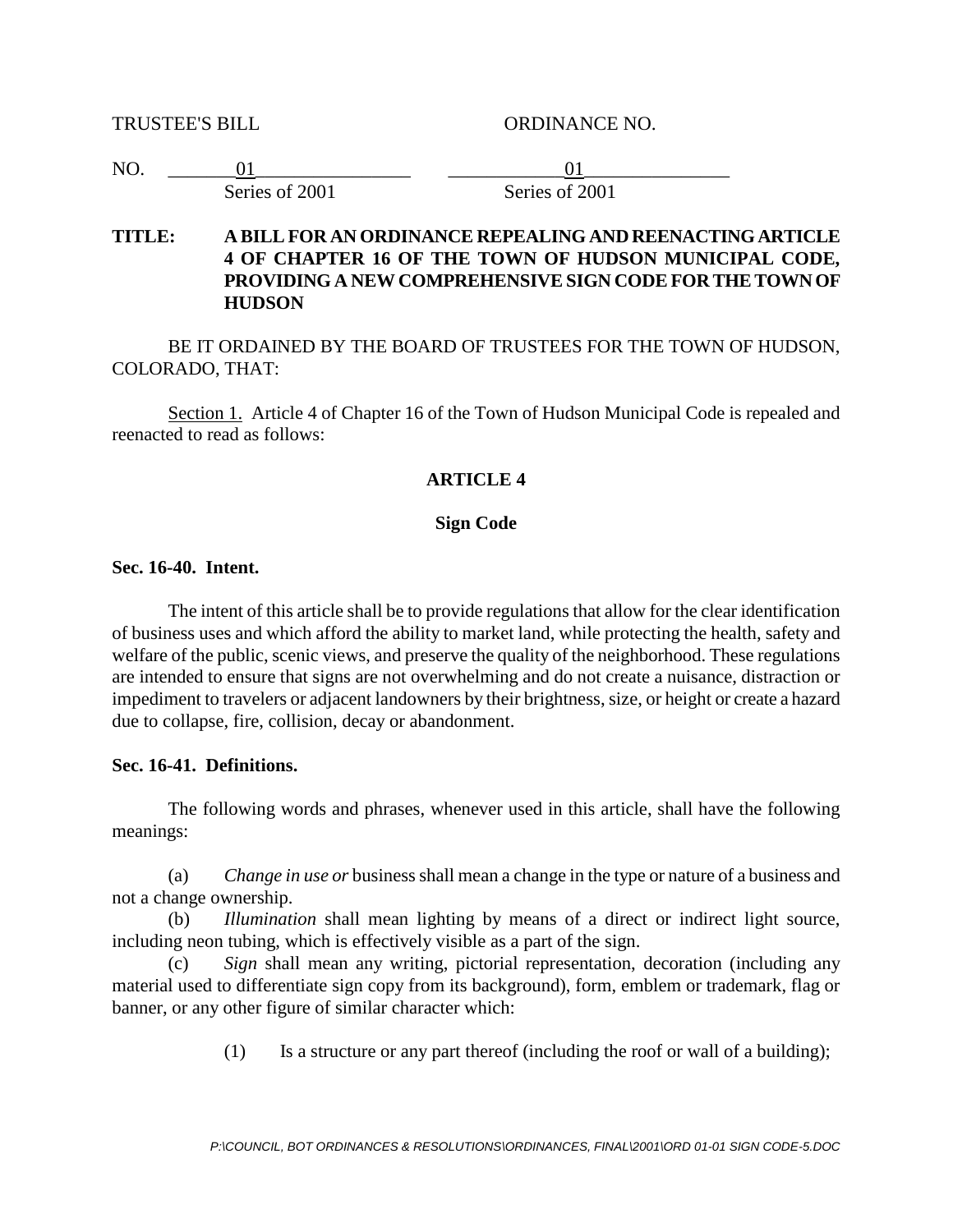(2) Is written, printed, projected, painted, constructed, or otherwise placed or displayed upon or designed into a building, board, plate, canopy, awning, or vehicle or upon any material object or device whatsoever; and

(3) By reason of its form , color, wording, symbol, design, illumination or motion, attracts or is designed to attract attention to the subject thereof or is used as a means of identification, advertisement or announcement.

(d) *Temporary sign* shall mean a sign which is intended to advertise community or civic projects, construction projects, real estate for sale or lease or other special events on a temporary basis.

### **Sec. 16-42. General Requirements.**

(a) All signs located in the municipal boundaries of the Town of Hudson shall be required to comply with all applicable requirements for zoning districts in which the sign permit is issued, unless otherwise provided for in this section.

(b) Signs within a PUD-Planned Unit Development district shall be governed by this section, except when a separate development guide has been approved by ordinance by the Board of Trustees which incorporates separate guidelines for signage.

(c) Signs may be erected in a public right-of-way only by the public agency which has control over the right-of-way, and shall be exempt from the provisions herein.

(d) Signs and sign structures shall be maintained at all times in a state of good repair, and free from deterioration, insect infestation, rot, rust or loosening.

(e) Signs shall be constructed such that they are able to withstand the maximum wind pressure for the area in which they are located. The Town of Hudson, or its designee, shall have the authority to order the repair, alteration or removal of a sign or structure which constitutes a hazard to life or property.

(f) In the event that such a sign has not been removed, altered or repaired within thirty (30) days after written notification from the Town of Hudson, the Town shall have the authority to remove said sign or structure at the expense of the owner of the premises on which the sign is located.

### **Sec. 16-43. Sign Permit.**

(a) A sign permit shall be required from the Town for all signs exceeding six (6) square feet in area. In addition, a sign permit shall be required at any time the sign area is increased.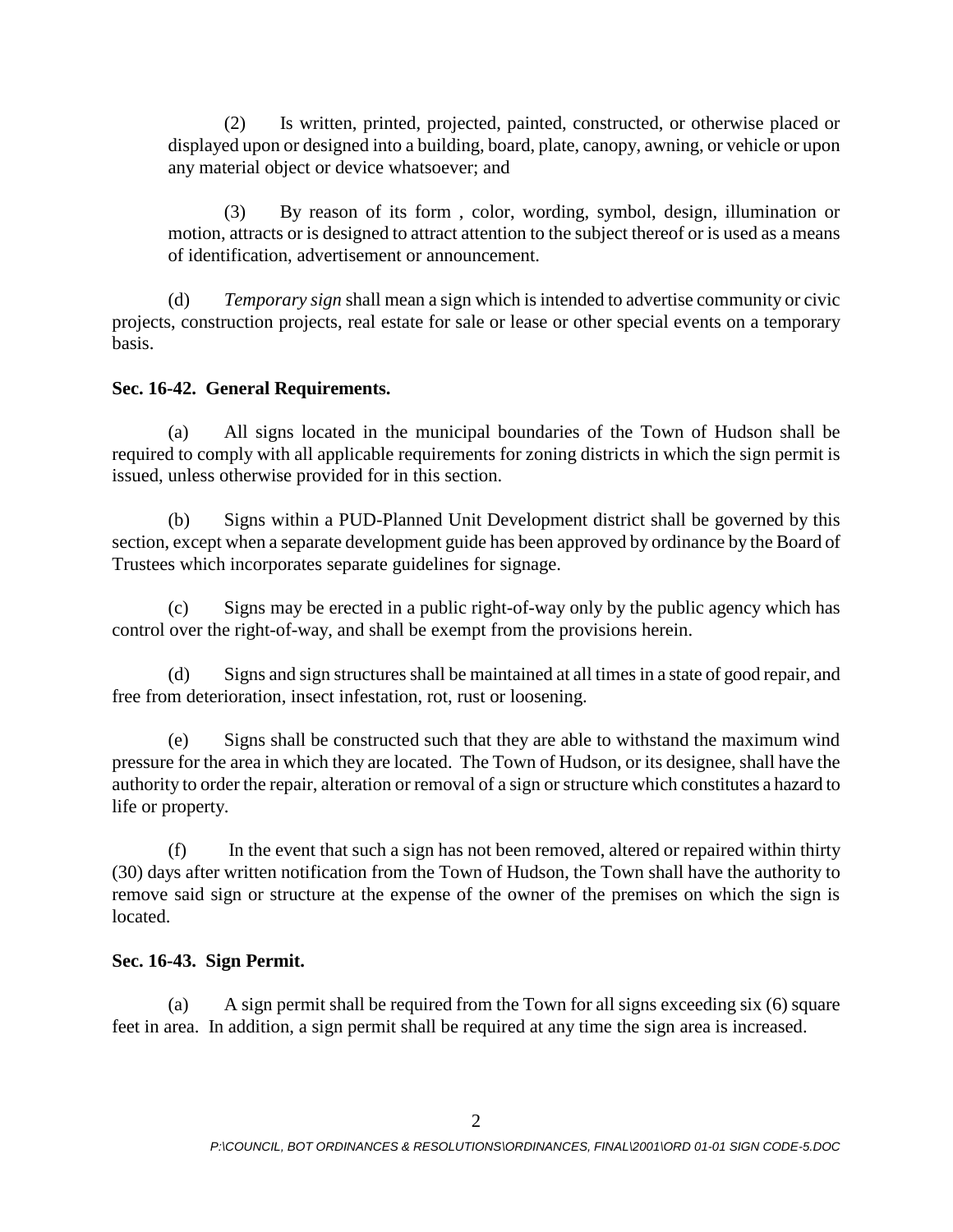(b) All requests for signage shall be accompanied by a drawing, fully dimensioned, showing the sign message and site plan showing the location, setback, height and sign area of all proposed and existing signage.

(c) A sign permit fee shall be established by the Board of Trustees by Resolution.

### **Sec. 16-44. Sign Setbacks.**

The following setbacks shall be required:

(a) The minimum setback for a sign adjacent to a federal, state or major county arterial highway shall be a minimum of seventy-five (75) feet from the lot line adjacent to the highway rightof-way. This distance may be reduced to the zoning district street setback when adequate right-ofway has been dedicated to the state, county or Town, as applicable, for future road widening.

(b) Where this requirement conflicts with a setback otherwise required in a zoning district, the larger setback shall be required.

(c) Temporary "for sale/rent/lease" signs not exceeding six (6) square feet in size, shall not be required to meet the minimum setback; however, such signs shall not impair visibility for traffic movement.

(d) Under no circumstances shall signs be located within a utility easement or within public right-of-way or closer than ten (10) feet from the lot line. Signs within the sight distance area, as determined by the Town of Hudson, or its designee at intersections of roads and driveways shall be reviewed and accepted by the Town prior to issuance of a permit.

(e) Signs fifteen (15) feet or greater in height shall be setback in accordance with the application setback of the zoning district in which the sign is located, or as required in subsection (a) of this Section 16-44. However, signs less than fifteen (15) feet high may be located within the setback as provided for in Figure A.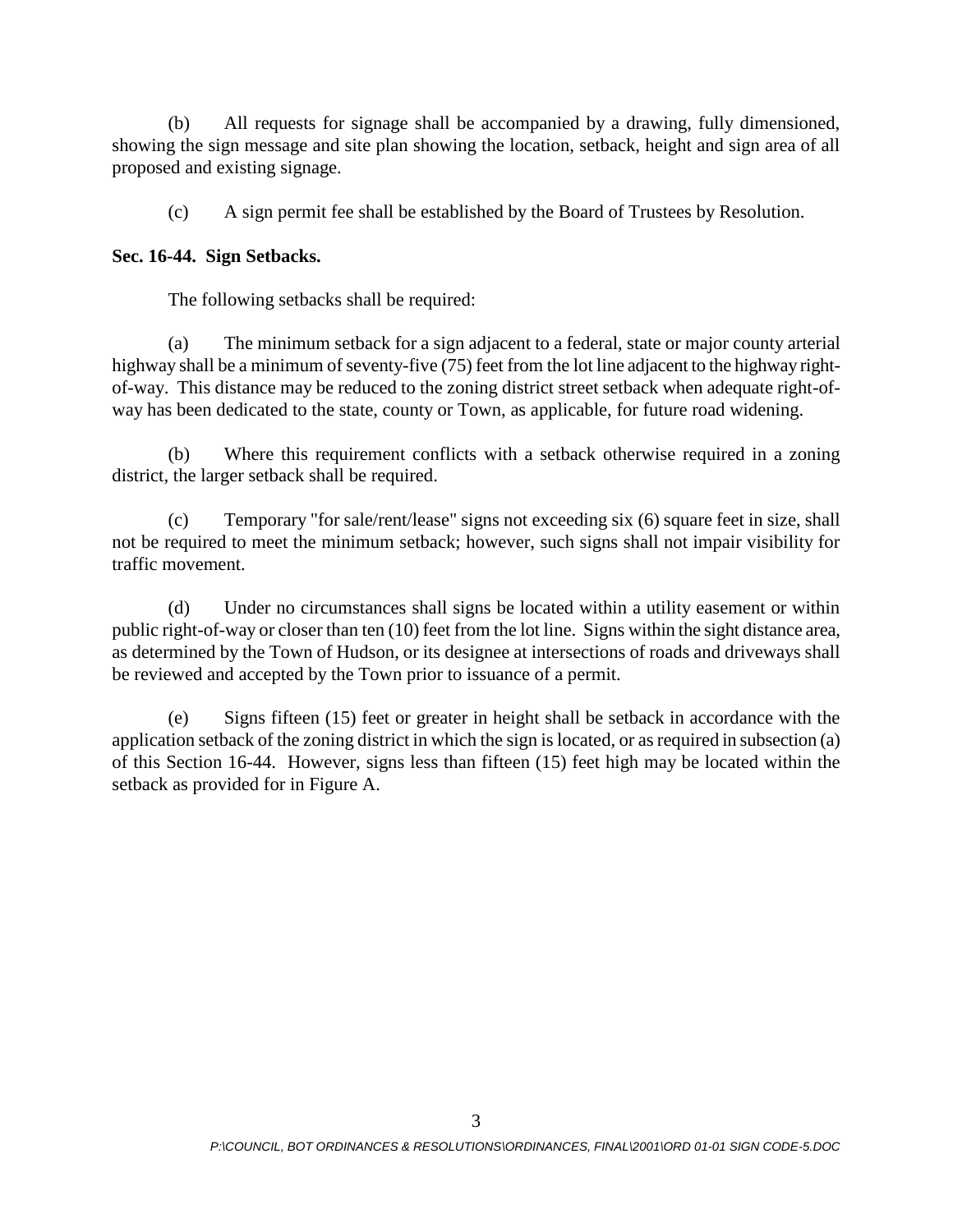#### **Sec. 16-45. Maximum Height of Sign.**

Signs are restricted to a maximum height of fifteen (15) feet. A variance may be requested from the Board of Adjustment, in accordance with Article 5 of this Chapter 16.

(a). Sign Height

(1). Freestanding Sign: Height shall be the distance from the top of the sign structure to the top of curb or crown of roadway where no curb exists. The height of any monument base or other structure erected to support or ornament the sign shall be measured as part of the sign height.



(2). Wall-or Fascia-Mounted Signs: Height shall be the distance from the top of the sign structure to the top of curb or crown of road where no curb exists.

### **Sec. 16-46. Prohibited Signs.**

The following signs shall be prohibited in all districts.

(a) Portable signs, which are not permanently affixed to any structure on the site or permanently mounted to the ground.

(b) Signs mounted, attached, or painted on motor vehicles, trailers or boats when used as additional advertising signs on or near the premises and not used in conducting a business or service.

(c) Revolving beacons, flashing signs, or signs with any type of animation or intermittent lighting effects.

- (d) Any sign emitting sound.
- (e) Signs in the public right-of-way or on public property, including political signs.

*P:\COUNCIL, BOT ORDINANCES & RESOLUTIONS\ORDINANCES, FINAL\2001\ORD 01-01 SIGN CODE-5.DOC*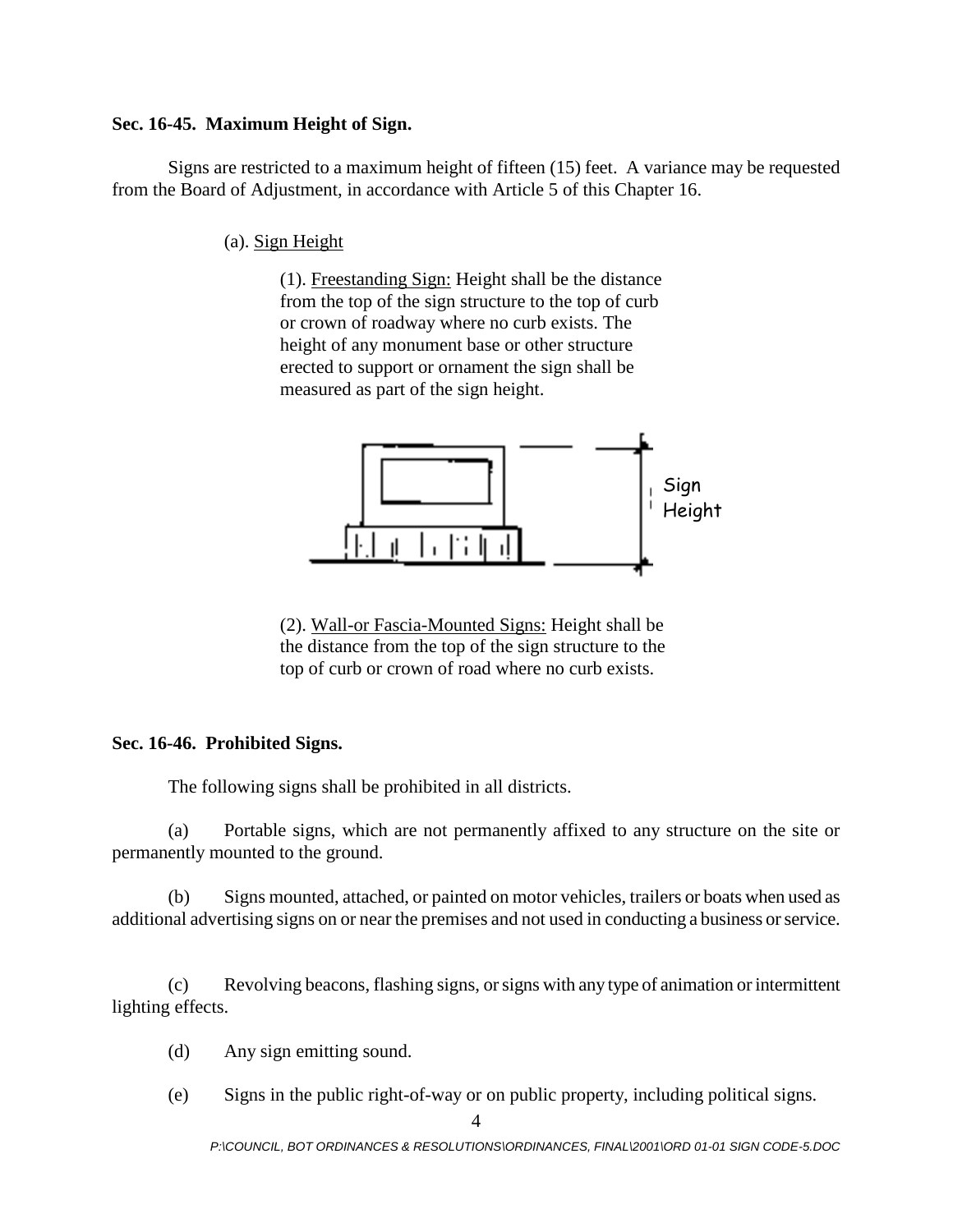(f) Signs located so as to conflict with the clear and obvious appearance of public devices controlling public traffic.

(g) Signs for the purpose of general outdoor advertising of products or services, or signs advertising a use, service or attraction not located in the Town of Hudson.

(h) Flags, banners or other devices designed or allowed to wave, flap or rotate with the wind, except for flags or banners of any government or its agencies, or any civic, charitable, religious or fraternal organizations, except small company flags or banners during grand opening events for a two (2) week period.

(i) Roof-mounted signs, or signs which project above the highest point of the roofline or fascia of the building.

(j) Signs attached to a building which project perpendicular a distance of more than eighteen (18) inches from the building.

(k) Signs attached parallel to the wall of the building but mounted more than eighteen (18) inches from the wall.

(l) Signs announcing a proposed development or proposed zoning prior to approval by the Board of Trustees of the Town of Hudson.

- (m) Signs identifying a home occupation
- (n) Signs located on median islands.

# **Sec. 16-47. On-Site Signage –R-1/R-2/R-T/A-1/A-2/A-3 Districts.**

(a) The following on-site signs shall be permitted in the residential and agricultural districts:

(1) One (1) identification sign per dwelling, not exceeding three (3) square feet.

(2) One (1) temporary, nonilluminated "for sale/rent/lease" sign identifying vacant land not exceeding one hundred (100) square feet in total surface area. The total surface area of any one (1) side shall not exceed fifty (50) square feet.

(3) One (1) temporary "for sale/rent/lease" sign, per street frontage, identifying dwellings under construction or to be constructed, not exceeding forty-eight (48) square feet. Signs shall be removed within two (2) years or when the last dwelling is sold, whichever occurs first.

(4) One (1) identification sign per model home, not exceeding sixteen (16) square feet.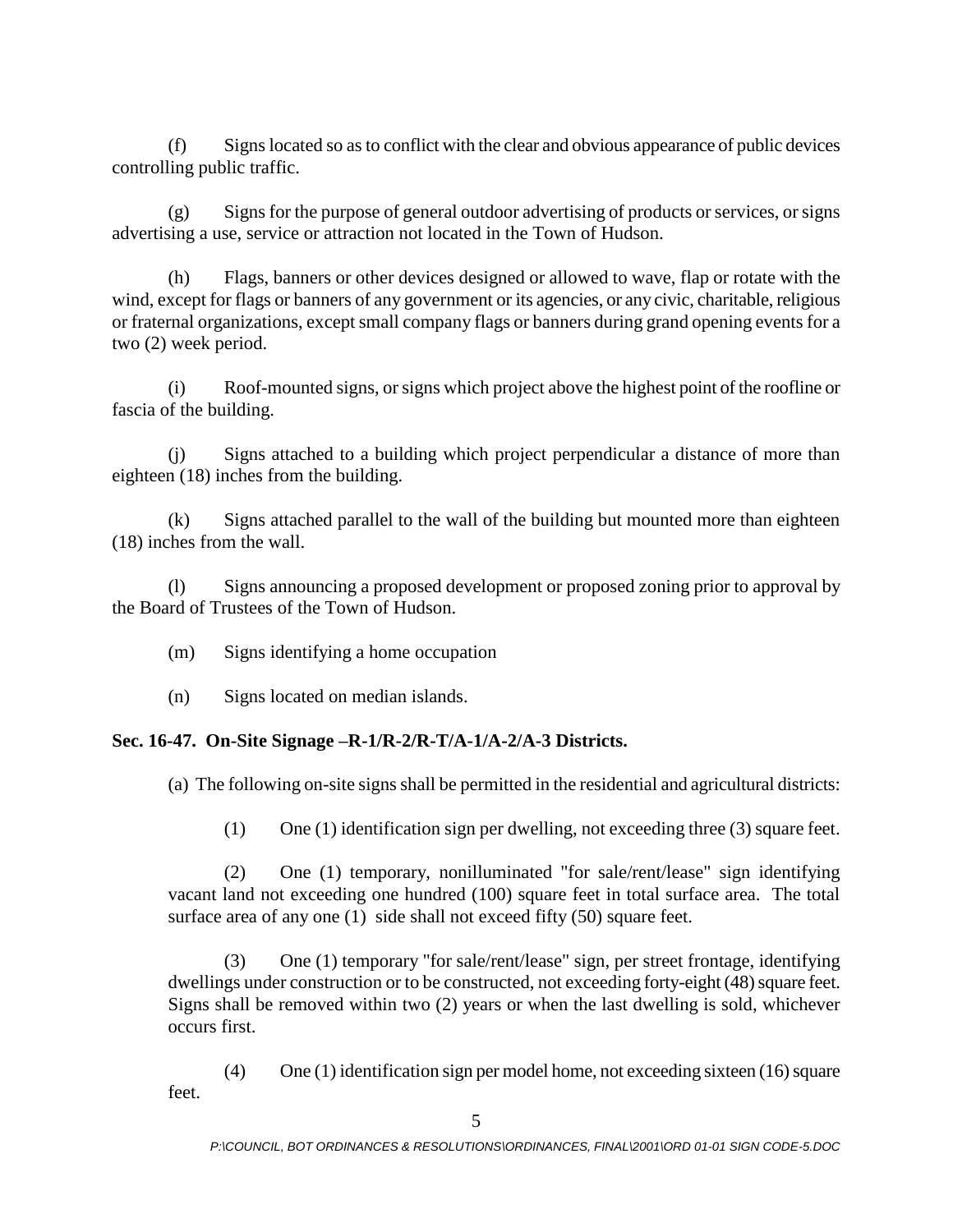(5) One (1) identification sign for residential developments, per subdivision entrance, not exceeding forty-eight (48) square feet, a maximum of six (6) feet in height.

(6) One (1) identification sign for a multifamily complex per driveway access from the public street, not exceeding forty-eight (48) square feet, a maximum of six (6) feet in height; and one (1) fascia identification sign, not exceeding thirty-two (32) square feet per street frontage.

(b) In the A-1 district only, on conforming lots:

(1) One (1) nonilluminated, identification sign per street frontage, for agricultural operations, not exceeding fifty (50) square feet. Such sign may be increased at the rate of five (5) square feet of sign area for each additional fifty (50) acres of land, to a maximum of one hundred (100) square feet.

(2) One (1) identification sign for approved use by special review, not exceeding thirty-two (32) square feet; provided, however, home occupation signs are prohibited.

# **Figure A:**

| Type of Sign (Ag. /Res.)                      | Maximum Size         | Number              |
|-----------------------------------------------|----------------------|---------------------|
| Identification of residence                   | $3$ sq. ft           |                     |
| Temporary "for sale/rent/lease" for residents | $6$ sq. ft.          |                     |
| Temporary "for sale/rent/lease" for vacant    | 50 sq. ft/sign $100$ | 1                   |
| land                                          | sq. ft total         |                     |
| Temporary project I.D. sign for units under   | 48 sq. ft.           | 1/street frontage   |
| construction (2 yr. Max. or until last unit   |                      |                     |
| sold, whichever occurs first)                 |                      |                     |
| Identification of model home                  | $16$ sq. ft.         | 1/home              |
| Identification of residential subdivision     | 48 sq. ft.           | 1/entrance          |
| Identification of multifamily complex         | 48 sq. ft. 32 sq. ft | 1/entrance 1/street |
|                                               | (fascia)             | frontage            |
| Identification of agriculture operation (A-1) | $50$ sq. ft. plus an | 1/ street frontage  |
| district only on lots $35 + \text{acres}$ )   | additional 5 sq. ft. | (nonilluminated)    |
|                                               | per each             |                     |
|                                               | additional 50        |                     |
|                                               | acres up to a total  |                     |
|                                               | of 100 sq. ft.       |                     |
| Identification of special use                 | 32 sq. ft.           |                     |

# **Sec. 16-48. On Site Signs – B/C-1/C-2/I-O/I-1/I-1S/I-2/I-3 Districts.**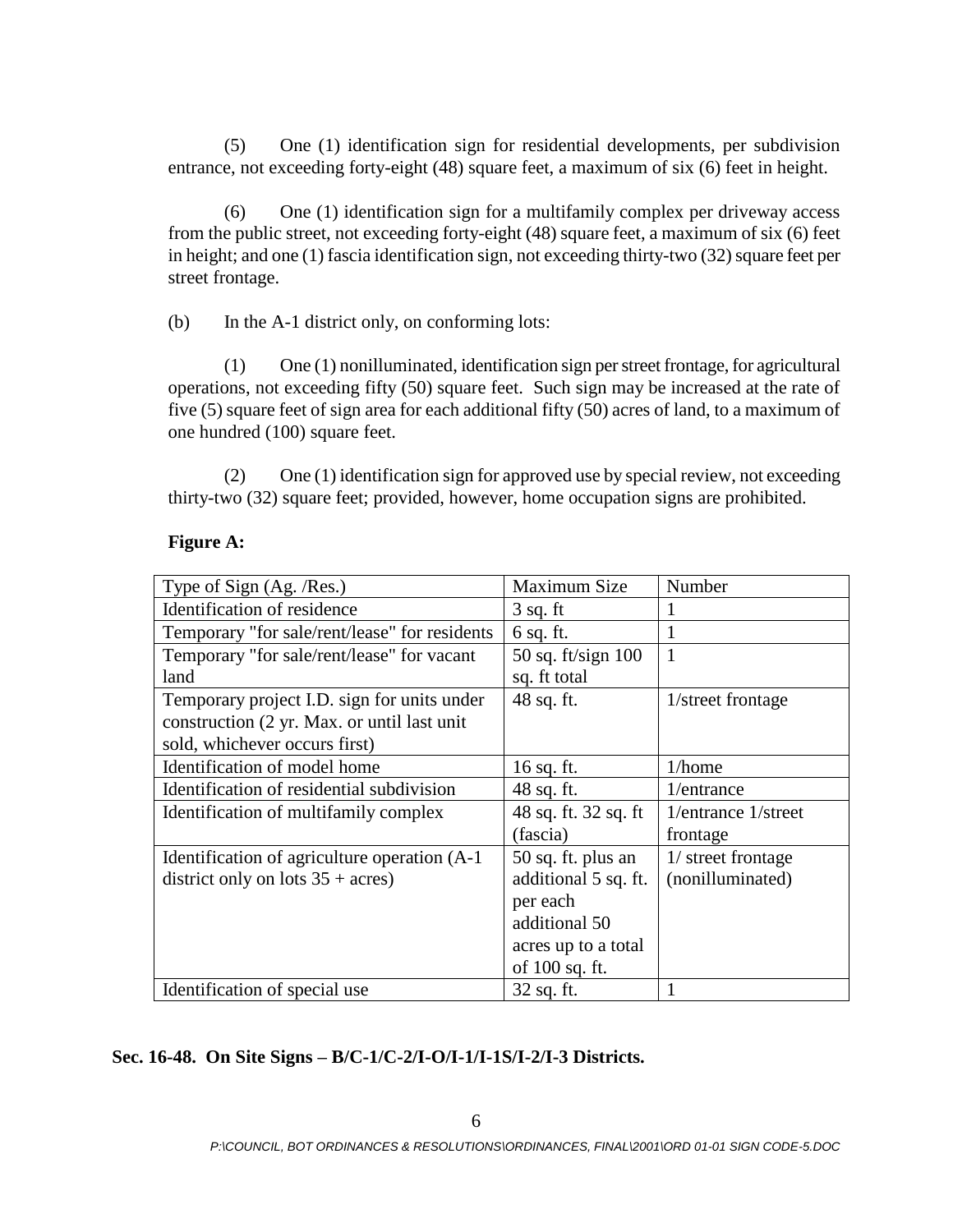The following on-site signs shall be allowed in business/commercial/industrial districts:

(a) One (1) temporary "for sale/rent/lease" sign per street frontage, not exceeding one hundred (100) square feet per sign face (maximum of (two) 2 faces are permitted per sign). Such sign shall not count as part of the total sign area allowed per individual use, or per shopping center or business/commercial/industrial park.

(b) One (1) fascia sign, for identification, not exceeding a total sign area of fifty (50) square feet per building face. However, the total sign area may be increased to a maximum of one hundred (100) square feet per building face, at the rate of one (1) square foot of sign area per lineal foot of allowable building frontage in excess of fifty (50) lineal feet.

(c) Lease areas greater than one hundred thousand (100,000) square feet shall be permitted a maximum of two hundred (200) square feet of fascia sign area, for identification, per building face.

(d) One (1) freestanding/monument identification sign which identifies the individual use, shopping center, or business/commercial/industrial park, not exceeding two hundred (200) square feet at the rate of one (1) square foot of sign area per three (3) lineal feet of street frontage.



(e) Pump-Topper sign(s) displaying only instructional or price information and not advertising copy pertaining to any product, sale or promotion; which sign(s) are affixed to the top or sides of an operable, fuel dispensing pump (NO SIGN PERMIT REQUIRED).

(e) One (1) directory sign, for identification of the businesses within the center/park per entrance, not exceeding seventy-five percent (75%) of the area of the identification sign for the center/park as allowed herein

(f) One (1) to four (4) directional signs, not exceeding eighteen (18) square feet per sign, per individual use or per shopping center, or business/commercial/industrial park.

**Figure B:**

.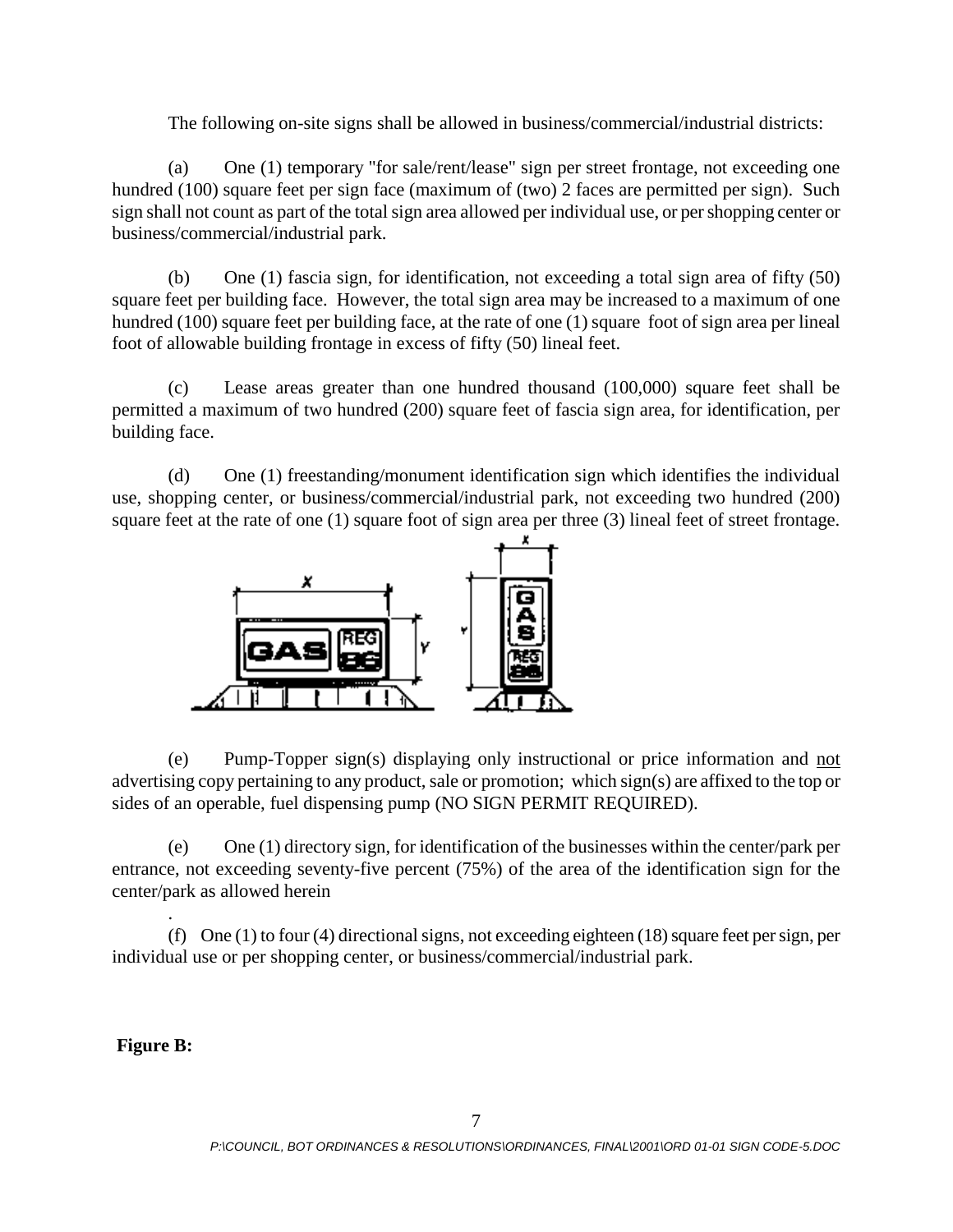| Type of Sign (Bus.              | Maximum Size                       | Number             |
|---------------------------------|------------------------------------|--------------------|
| $/Com. /Ind.$ )                 |                                    |                    |
| Temporary "for                  | 100 sq. ft/face (maximum of 2      | 1/ street frontage |
| sale/rent/lease"                | faces)                             |                    |
| Identification of Business -    | 50 sq. ft., plus 1 sq. ft./lineal  | 1 or more          |
| wall mounted                    | foot of building frontage in       |                    |
|                                 | excess of 50' to a total of 100    |                    |
|                                 | sq. ft./bldg. face                 |                    |
|                                 | * for lease areas $100,000 + sq.$  |                    |
|                                 | ft. 200 sq. ft. bldg. face         |                    |
| Identification of business –    | 1 sq. ft./ 3 lineal feet of        | 1/ street frontage |
| free standing/monument          | frontage to a total of 200 sq. ft. |                    |
| Identification of business on a | 1 sq. ft./lineal foot of frontage  | 1/street frontage  |
| corner lot free                 | to a total of 100 sq. ft.          |                    |
| standing/monument               |                                    |                    |
| Directory for shopping center,  | 75% of the size of the I.D.        | 1/access           |
| or business/industrial park     | sign                               |                    |
| Directional – within office     | 18 sq. ft.                         | 4 /park or center  |
| park, or shopping center        |                                    |                    |
| <b>Service Station</b>          | 24 sq. ft.                         | 1/ street frontage |
| identification/price sign       |                                    |                    |
| Pump-Topper sign                | 3 sq. ft.                          | N/A                |

### **Sec. 16-49. Off - Premise Signs.**

(a) Off–premise signs identifying uses or services in the Town of Hudson oriented toward highway travelers, directional signs for emergency services, or directional signs for developments, are allowed in all zoning districts as follows:

(1) The use or service for highway travelers, emergency services, or development shall be located in the Town of Hudson

(2) Each use shall be limited to one (1) off-premise sign per highway approach, not exceeding thirty-two (32) square feet in sign area and a maximum of ten (10) feet in height.

(3) The distance between off-premise signs shall be a minimum of six hundred sixty (660) lineal feet.

(b) Off-premise signs shall be prohibited on land adjacent to a state or federal highway.

# **Sec. 16-50. Median Island Signs.**

(a) Median signs are not permitted.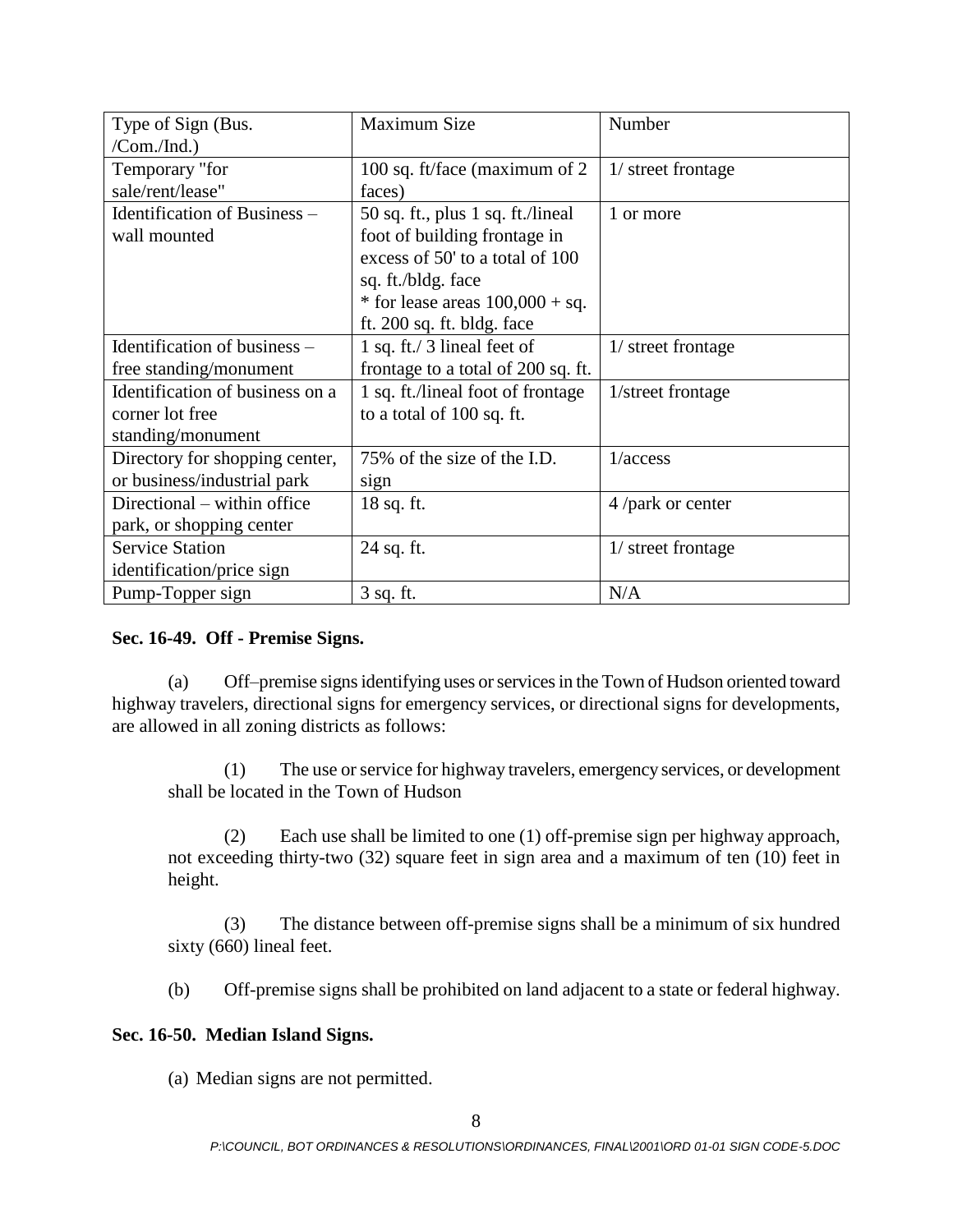#### **Sec. 16-51. Sign Area Measurements.**

The area of a sign shall be measured as follows:

(a) Sign area will include the areas of all permitted signs. The only exceptions are directional signs assisting in the flow of traffic, street addresses or signs necessary for safety (e.g., stop engine, no smoking) that do not exceed two square feet in area.

(b) A sign having more than one component; e.g., a service station identification/price sign combination on a monument base, mounted on the same surface, the sign area will be the area of the smallest rectangle that encompasses the several components of the sign.

(c) Sign copy mounted or painted on a background panel or area distinctively painted, textured or constructed as a background for the sign copy, shall be measured as the area contained within the outside dimensions of the back ground panel or surface.



(d) Sign copy mounted as individual letters and/or graphics against a wall or fascia of a building or other structure that has not been painted, textured or otherwise altered to provide a distinctive background for the sign copy, shall be measured as the area enclosed by the smallest single rectangle that will enclose all sign copy.

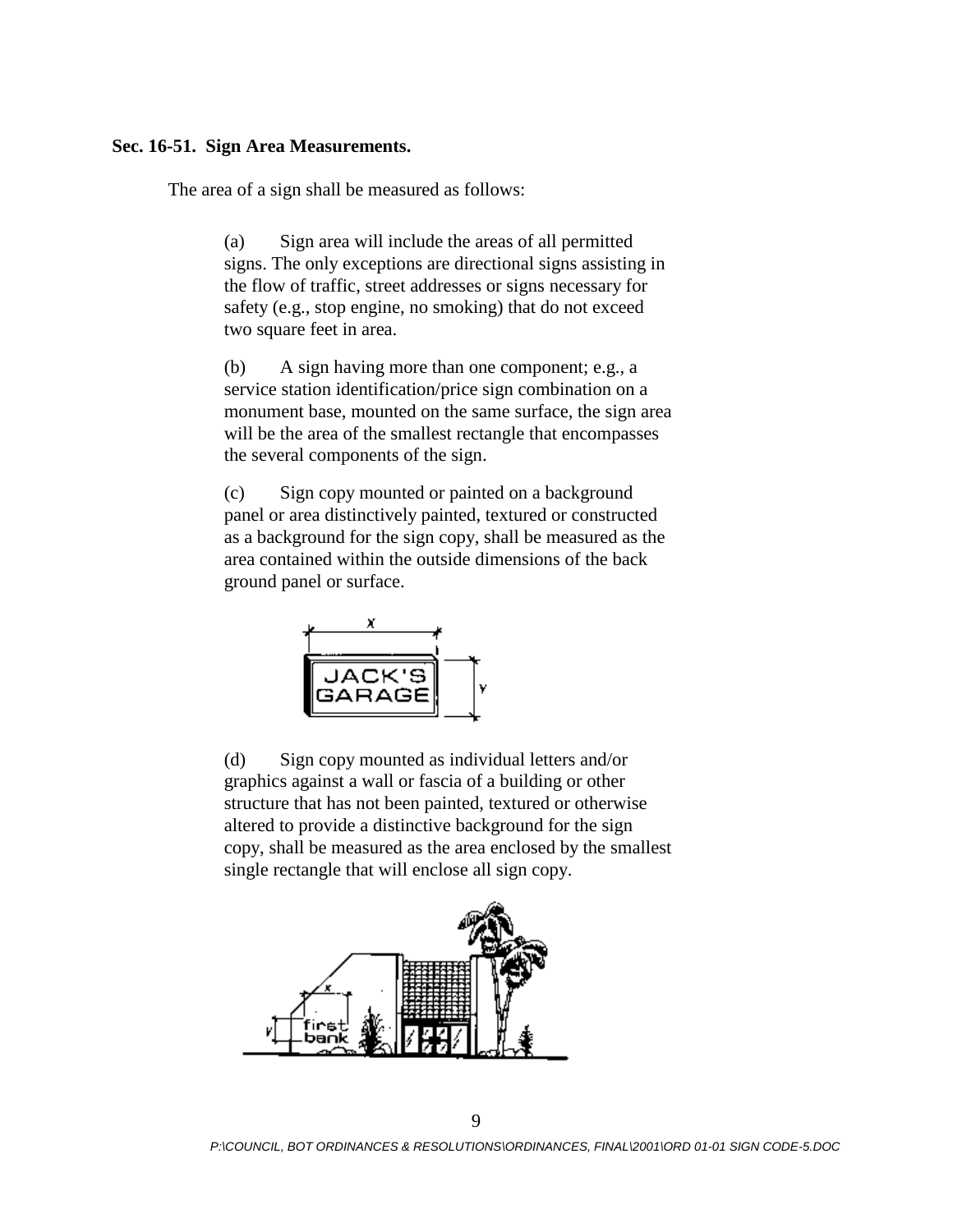(e) Sign copy mounted or painted on an illuminated surface or illuminated architectural element of a building, shall be measured as the entire illuminated surface or illuminated architectural element which contains sign copy.



(f) Where there are a number of sign faces:

One--Area of the single face only.

Two--If the interior angle between the two faces is 45` or less, the area will be the area of one face only; if the angle between the two sign faces is greater than 45`, the sign area will be the sum of the areas of the two faces.



Three or more sides--the sign area will be the sum of the areas of each of the faces. Spherical,freeform, sculptural, other non-planar signs--Sign area



will be the sum of the

*P:\COUNCIL, BOT ORDINANCES & RESOLUTIONS\ORDINANCES, FINAL\2001\ORD 01-01 SIGN CODE-5.DOC*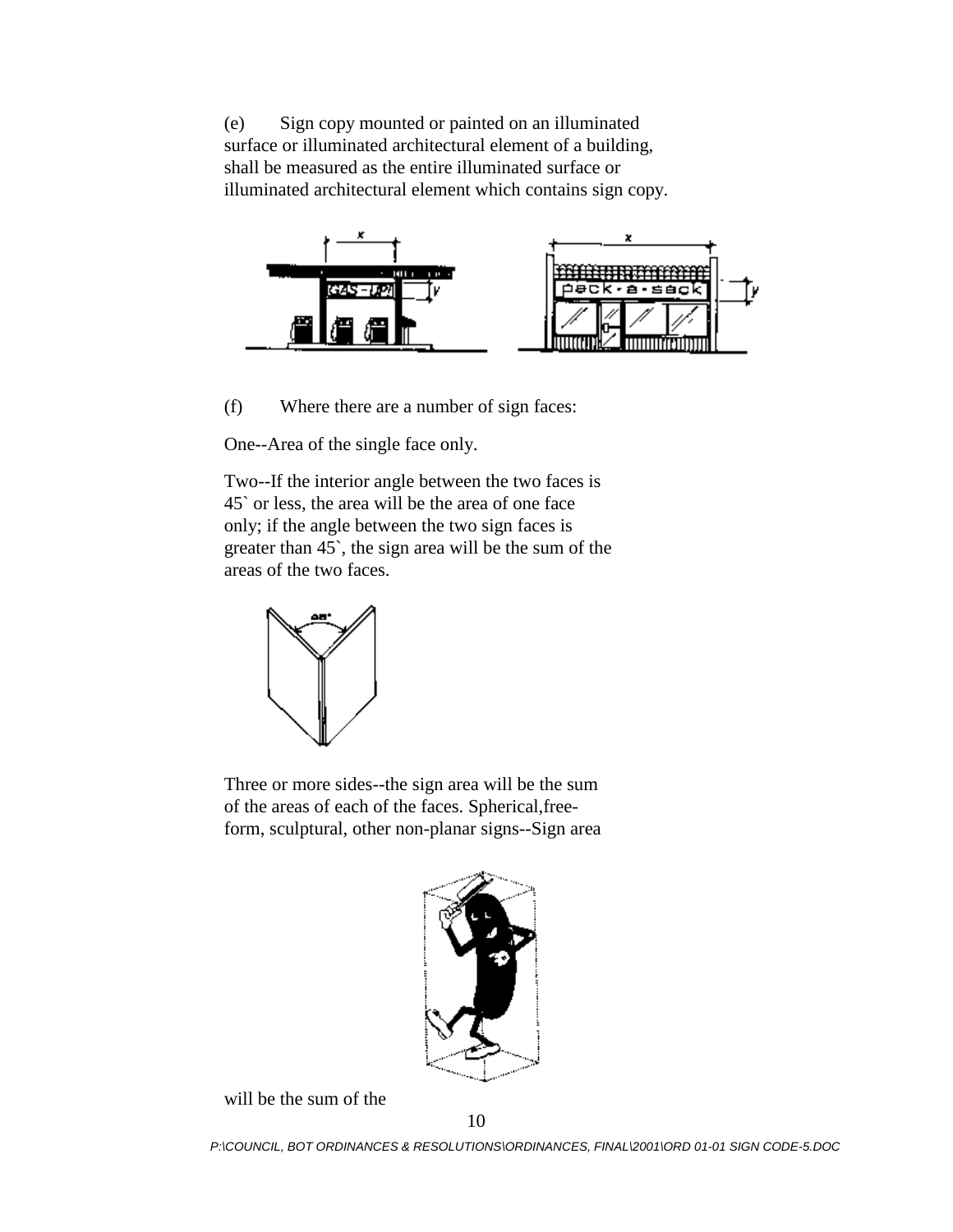areas using only the four vertical sides of the smallest cube that will encompass the sign.

(g) The structure or bracing of a sign shall be omitted from measurement unless such structure or bracing is made part of the message or face of the sign.

(h) The area of a sign with backing or a background, material or otherwise, that is part of the overall sign display shall be measured by determining the sum of the area in each square, rectangle, triangle, portion of a circle, or any combination thereof which creates the smallest single continuous perimeter enclosing the extreme limits of the display surface or face of the sign, including all frames, backing, face plates, nonstructural trim or other component parts not otherwise used for support.

(i) The area of a sign without backing or a background, material or otherwise, that is part of the overall sign display shall be measured by determining the sum of the area of each square, rectangle, triangle, portion of a circle, or any combination thereof which creates the smallest single continuous perimeter enclosing the extreme limits of each word, written representation (including any series of letters), emblems or figures of small character, including all frames, face plates, nonstructural trim or other component parts not otherwise used for support.

(j) The area of a sign having parts both with and without backing shall be measured by determining the total area of all squares, rectangles, triangles, portions of a circle or any combination thereof constituting the smallest single continuous perimeter enclosing the extreme limits of either of the following combinations:

(1) The display surface or face of the sign including all frames, backing, face plates, nonstructural trim; or

(2) Other component parts not otherwise used.

# **Sec. 16-52. Nonconforming signs.**

Whenever one (1) of the following conditions occurs, a sign which is nonconforming to the regulations of this section shall be brought into conformance or shall terminate:

- (1) Whenever there is a change in the business or use to which the sign pertains.
- (2) Whenever there is a replacement of the reader panel(s).
- (3) Whenever there is a request made for a permit to change the sign.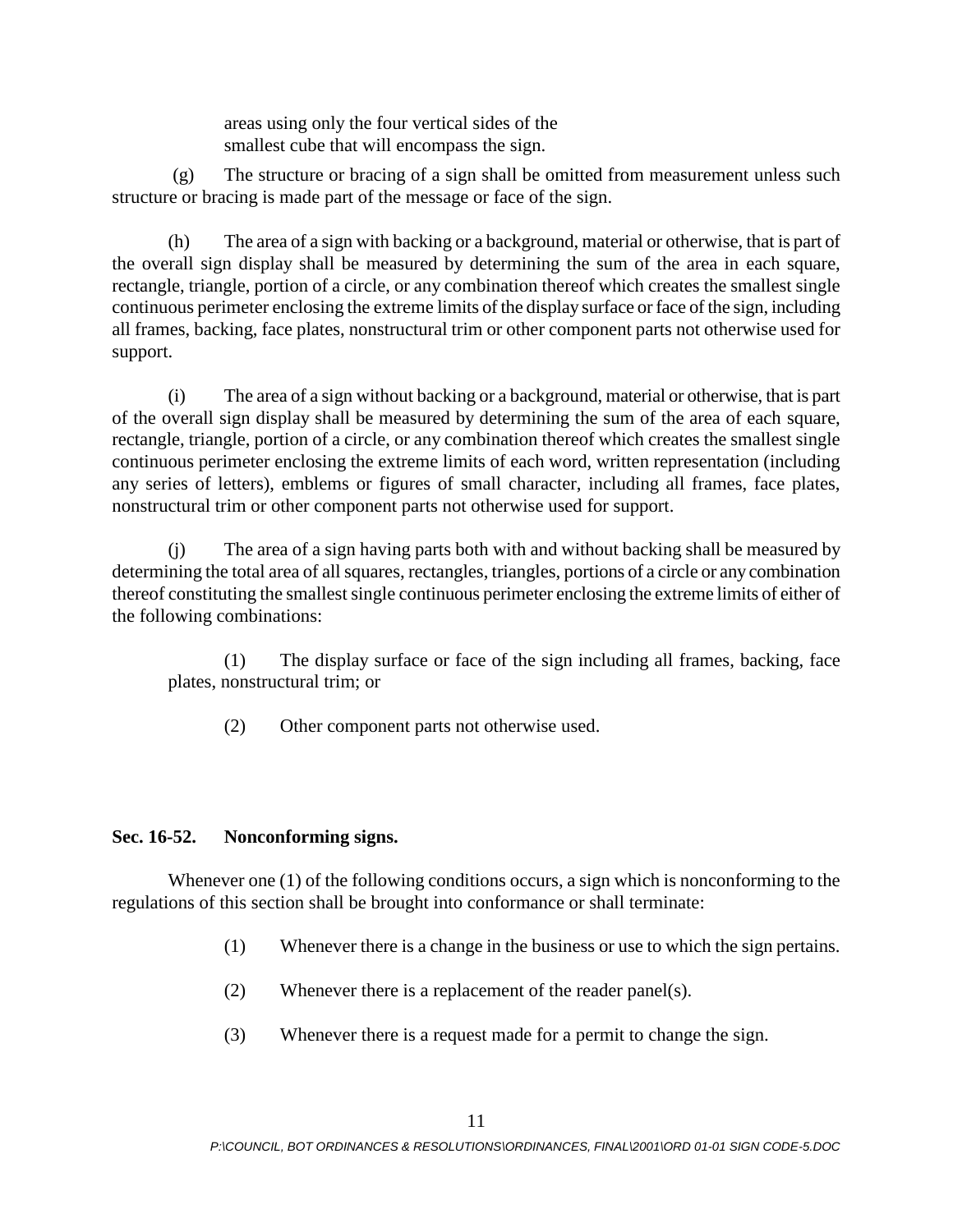(4) If any such sign or nonconforming portion thereof is destroyed by any means to an extent of more than fifty percent (50%) of its appraised value for tax purposes at the time of the destruction, it shall not be reconstructed except in conformity with the applicable provisions of this chapter.

(5) Whenever the location of the sign is moved or altered.

#### **Secs. 16-53 – 16-69. Reserved.**

Section 2. Safety Clause. The Town Board of Trustees hereby finds, determines, and declares that this ordinance is promulgated under the general police power of the Town of Hudson, that it is promulgated for the health, safety, and welfare of the public, and that this ordinance is necessary for the preservation of health and safety and for the protection of public convenience and welfare. The Board of Trustees further determines that the ordinance bears a rational relation to the proper legislative object sought to be attained.

Section 3. Severability. If any clause, sentence, paragraph, or part of this ordinance or the application thereof to any person or circumstances shall for any reason be adjudged by a court of competent jurisdiction invalid, such judgment shall not affect application to other persons or circumstances.